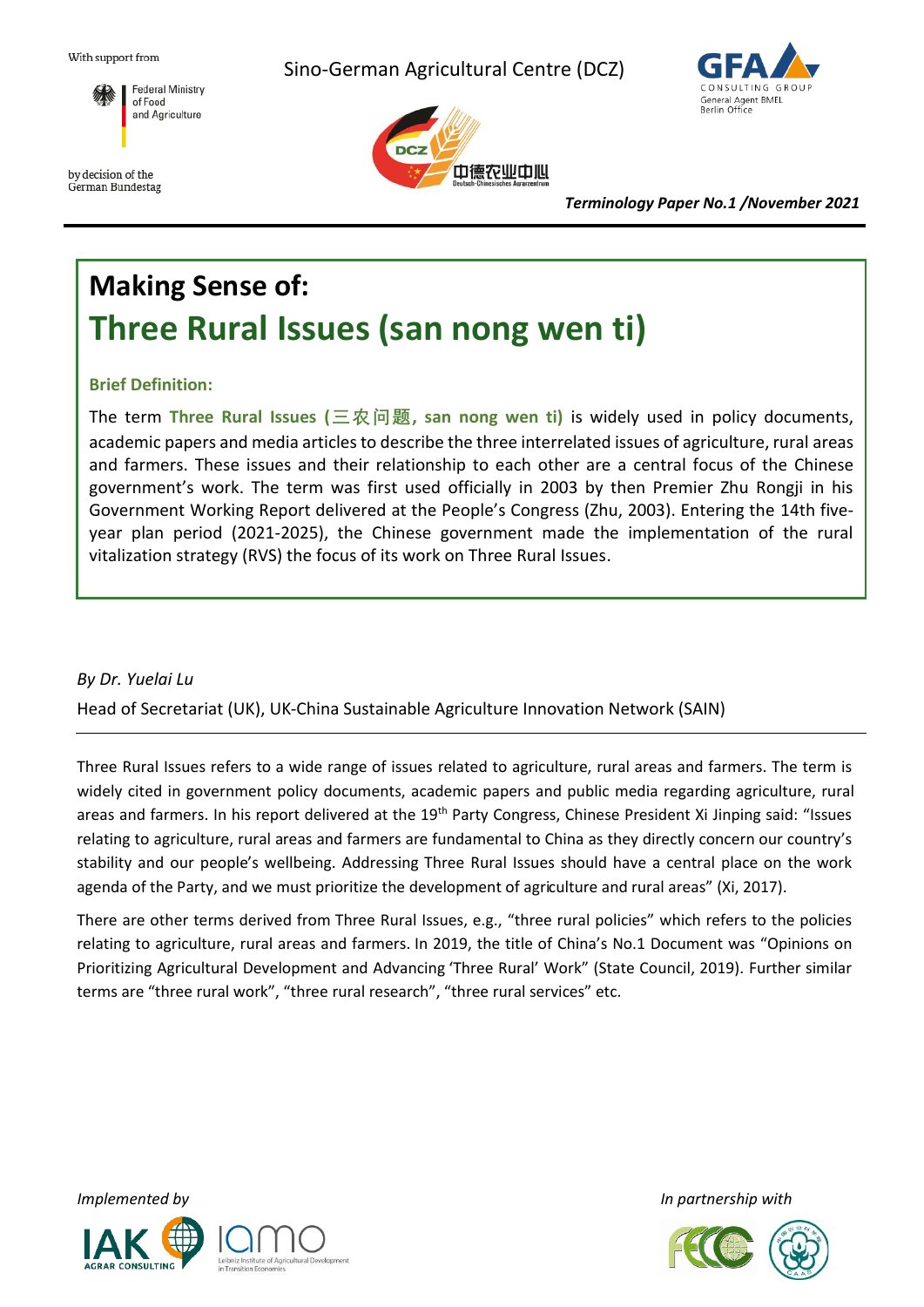

#### **History**

The term Three Rural Issues was first used in 1996 by Wen Tiejun, an economist and rural development expert, and has been widely quoted by media and officials since then (Xiang, 2017). It was first used officially in 2003 by then Premier Zhu Rongji in his Government Working Report delivered at the People's Congress (Zhu, 2003). The report pointed out that the government had consistently given priority to solve the problems regarding the Three Rural Issues and to consolidate the position of agriculture as the foundation of the national economy. The report also outlined the specific measures that the government had taken to address Three Rural Issues which included advancing structural readjustment in agriculture, guiding farmers to grow crops and select crop varieties according to market demand, deepening the reform of the grain and cotton distribution systems to let market forces direct the buying and selling of grain and cotton as well as carrying out pilot reforms of taxes and administrative charges in rural areas to address the problem of excessive burden on farmers.

However, Three Rural Issues has been the work priority for the Chinese Communist Party (CCP) for a century. In his recent paper, Tang Renjian, Chinese Agriculture Minister, outlined the trajectory of the Party's work on Three Rural Issues (Tang, 2021). During the period of the New Democratic Revolution (before 1949), the CPC implemented the "land to the tiller" initiative, which was first proposed by Sun Yat-sen in 1924 (Jia and Liu, 2008), to help the poor peasant farmers gain the land for cultivation. By doing so, the CPC won the support of the vast majority of people and finally the victory of the Chinese revolution.

In the early stages of socialist China, "agriculture, rural areas and farmers" laid an important foundation for the establishment and development of a socialist country. Since the rural reform started in the late 1970s, the significant measures taken by the CPC and the government on Three Rural Issues included launching a household contract responsibility system, developing rural village and township industries, abolishing the restriction on labor flow from rural to urban areas which allowed millions of rural migrant workers (over 280 million in 2020) working in the cities as well as providing the labor force for the rapid urbanization and industries such as manufacture, construction and services.

## **Analysis**

Entering the 14th five-year plan period (2021-2025), the Chinese government made the implementation of the rural vitalization strategy (RVS) the focus of its work on Three Rural Issues".

#### Rural Vitalization as the New Focus of the Three Rural Issues

In 2017, the Chinese government launched the "Rural Vitalization Strategy" (RVS) and regarded it as a national strategy (Xi, 2017). Aim of the strategy is to build rural areas with thriving businesses, pleasant living environments, good social etiquette and civility, effective governance and prosperity. Its key components are:

- Consolidate and improve the basic rural operation system as well as advance the reform of the rural land system
- Establish industrial, production and business operation systems for modern agriculture as well as improve the systems for supporting and protecting agriculture
- Develop appropriately scaled agricultural operations of various forms (including family farms, cooperatives, agricultural enterprises etc.)
- Promote the integrated development of the primary, secondary and tertiary industries in rural areas
- Train professional rural service personnel who have a good knowledge of agriculture, "love our rural areas" and care about rural people.

Following the No.1 Document in 2019 with the priorities rural and agriculture development, the 2021 No.1 Document further declared to make Three Rural Issues the top priority of its work, and rural revitalization a major task for realizing national rejuvenation (The State Council, 2021).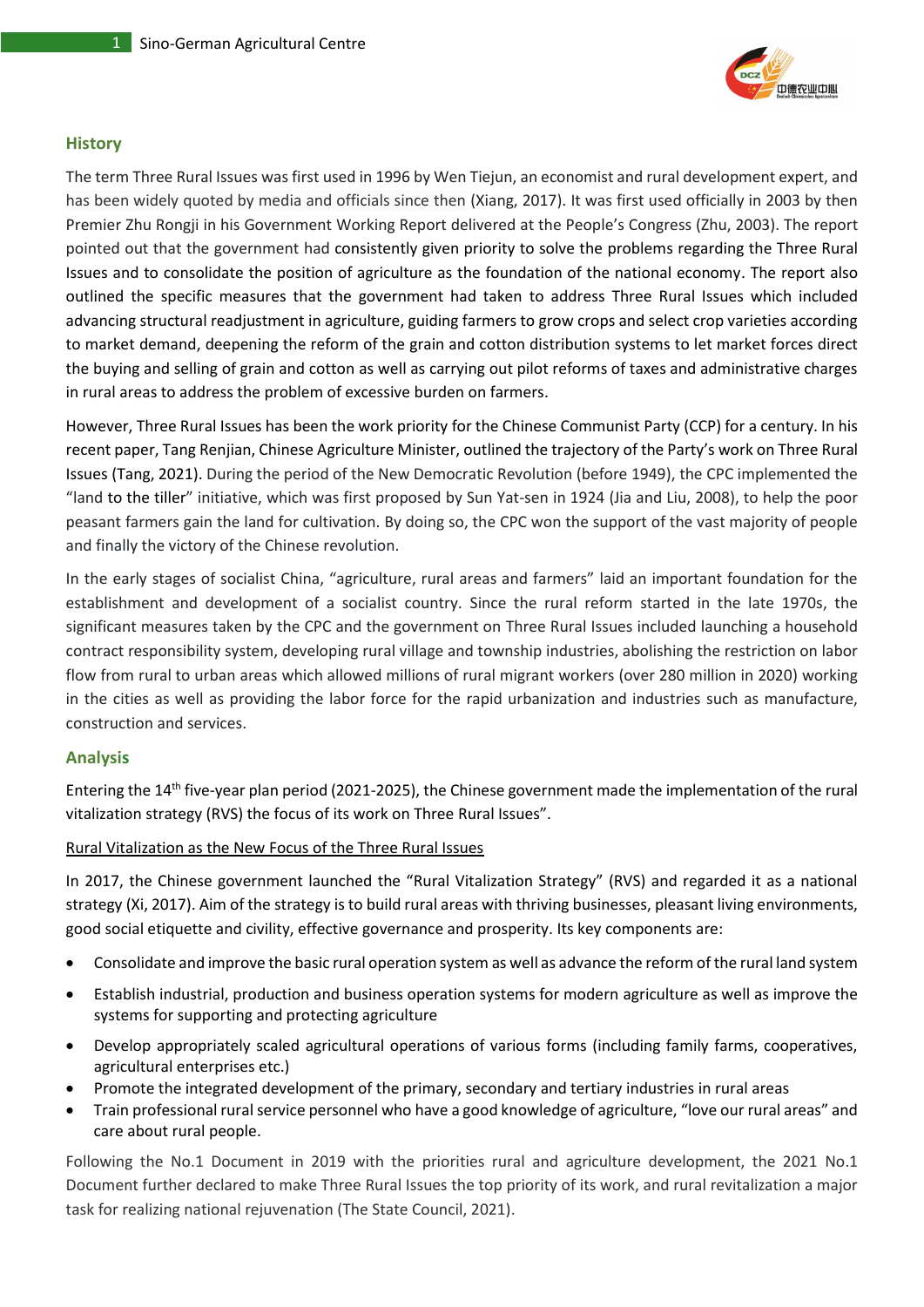

The Chinese government also released a series of policies supporting the implementation of the RVS. The following are some examples.

#### Land Consolidation and Development of Reasonable Large-scale Farms

Land consolidation and formation of reasonable large-scale farms are part of China's food security and rural vitalization strategies.

In November 2014, the central government published the "Opinions on Guiding the Orderly Circulation of Rural Land Management Rights to Development of Appropriate-scale Agricultural Operations" (The State Council, 2014). The document noted that land consolidation and appropriate-scale operation are the effective way to develop modern agriculture through optimizing the allocation of land resources and improving labor productivity, ensuring food security and the supply of major agricultural products as well as promoting the popularization and application of agricultural technologies, increasing agricultural efficiency and increasing farmers' incomes.

#### Supporting Smallholders

It recognised that smallholder farms will still exist in China for a long time to produce a large share of food and provide a safety-net for millions of rural people. Facilitating and enabling them to adopt improved practices for production, marketing and environment protection, and therefore gain better livelihood is an important part of China's agriculture modernization.

In February 2019, the "Guideline for promoting small household farmers' involvement in modern agricultural development" was released (The State Council, 2019). It aims to assist small household farmers to become involved in modern agriculture, speed up development of modern agriculture and rural areas as well as facilitate the strategy to revitalize rural areas.

## Promote an integrated Urban-Rural Development

China will reduce the urban-rural gap in development and living standards. In May 2019, the Chinese government released the "Guidelines for Establishing the System Mechanism and Policy Framework for Integrated Urban-Rural Development" (The State Council, 2019). Measures include breaking down the barriers that restrict the free flow of resources – such as capital, talents and information – between urban and rural areas, improving rural public facilities and services, including education and health, expanding the channels to raise farmers' income as well as constantly narrowing the gap in living standards between urban and rural residents.

## The No.1 Documents

The No.1 Document which is released by the central government at the beginning of every year is perhaps the most important policy document regarding the Three Rural Issues. It provides guidance on the works on Three Rural Issues by addressing the key issues in the current year. For example, the No.1 Document of 1982 dealt with the approval of the household contract responsibility system, that of 2004 with boosting farmers' incomes. The latest No.1 Document was released in February 2021. It outlined key measures for fully advancing rural vitalization, accelerating modernisation of agriculture and rural areas. Making effective transition from consolidating poverty alleviation outcomes to achieving rural vitalization, ensuring food security and ample supply of farm products (The State Council, 2021).

## Looking Forward to the Next Five Years: The 14<sup>th</sup> Five-year Plan (2021-2025)

During the 14th Five-year Plan period, Three Rural Issues will be top priority in China and the rural revitalization strategy will be implemented. The agricultural and rural development agendas proposed in the 14<sup>th</sup> Five-year Plan include:

Improve agricultural quality, efficiency and competitiveness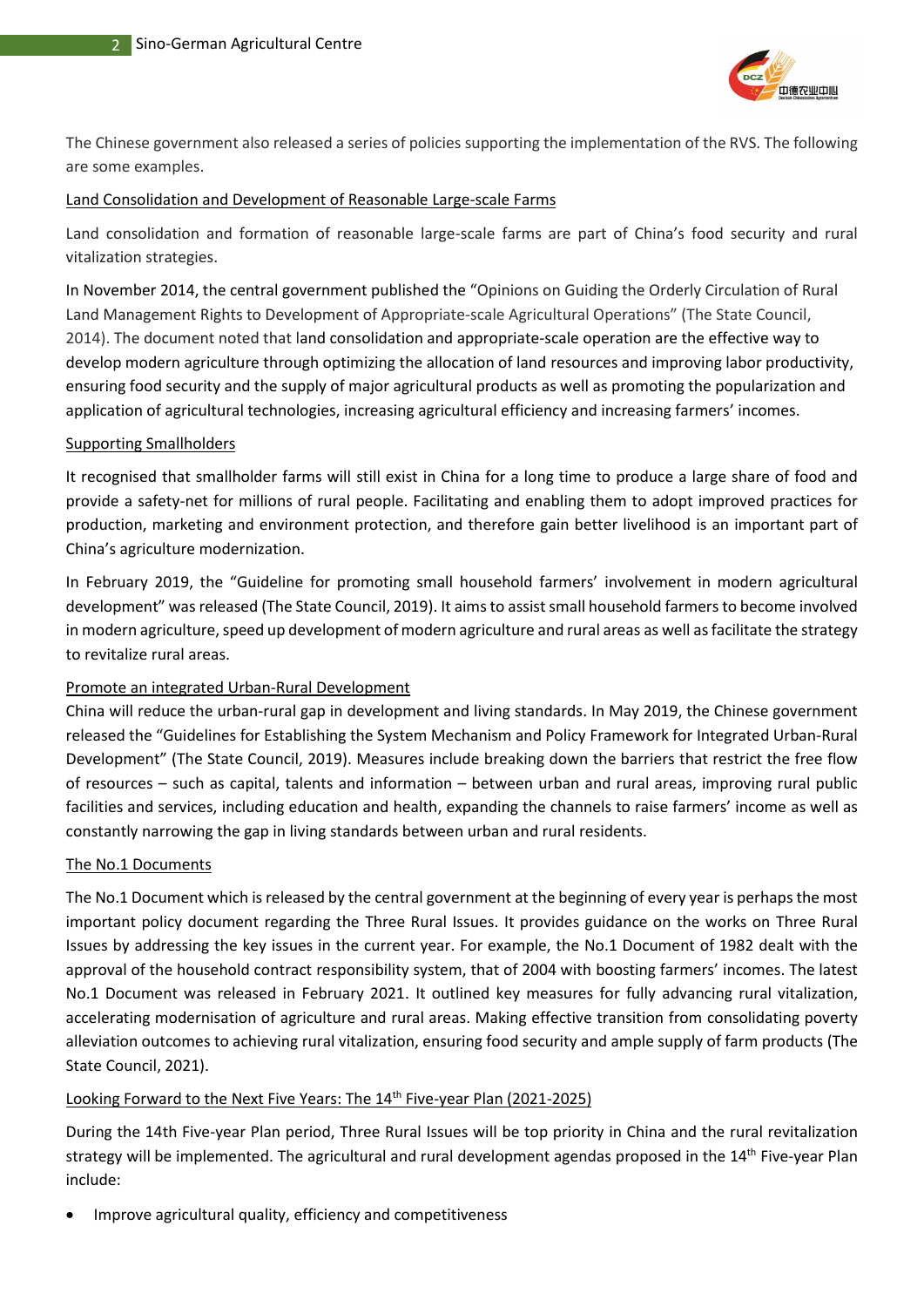

- Ensure national food security as well as improve the agricultural support and protection system
- Strictly protect the arable land as well as improve and upgrade land quality
- Push forward green transformation in agriculture, improve the green agriculture standard system and the certification system as well as control agricultural and rural pollution
- Advance agricultural supply-side reform and diversify the rural economy
- Carry out rural development initiatives
	- Strengthen the public service
	- Improve rural infrastructure such as water, electricity and roads
	- Improve the rural living environment
- Deepen rural reforms
	- Promote the urban-rural integrated development
	- Accelerate the formation of new agricultural business entities
	- Deepen the reform of the rural collective property rights system
	- Improve the rural financial service system and developing agricultural insurance.

#### **References**

Jia X., Liu B. (2008). Re-examining Sun Yat-sen's "Land to the Tiller" and the CCP's Guiding Principle of Agrarian Revolution. [http://old.minge.gov.cn/minge/txt/2008-09/27/content\\_2496419.htm](http://old.minge.gov.cn/minge/txt/2008-09/27/content_2496419.htm)

Tang R. (2021). The achievements of the Communist Party of China in the Field of "Three Rural" and Historical Experience over a Century. [http://www.moa.gov.cn/xw/zwdt/202112/t20211224\\_6385425.htm](http://www.moa.gov.cn/xw/zwdt/202112/t20211224_6385425.htm)

The State Council. (2014). Opinions on Guiding the Orderly Circulation of Rural Land Management Rights to Development of Appropriate-scale Agricultural Operations. [http://www.gov.cn/gongbao/content/2014/content\\_2786719.htm](http://www.gov.cn/gongbao/content/2014/content_2786719.htm)

The State Council. (2019). Opinions on Prioritizing Agricultural Development and Advancing "Three Rural Work". [http://www.gov.cn/zhengce/2019-02/19/content\\_5366917.htm](http://www.gov.cn/zhengce/2019-02/19/content_5366917.htm)

The State Council. (2019). Guideline for Promoting Small Household Farmers' Involvement in Modern Agricultural Development. [http://www.gov.cn/zhengce/2019-02/21/content\\_5367487.htm](http://www.gov.cn/zhengce/2019-02/21/content_5367487.htm)

The State Council. (2019). Guidelines for Establishing the System Mechanism and Policy Framework for Integrated Urban-Rural Development. [http://www.gov.cn/zhengce/2019-05/05/content\\_5388880.htm](http://www.gov.cn/zhengce/2019-05/05/content_5388880.htm)

The State Council. (2021). Opinions on Fully Advance Rural Vitalization, Facilitate Modernization of Agriculture, Rural Areas. [http://www.xinhuanet.com/politics/2021-02/21/c\\_1127122068.htm](http://www.xinhuanet.com/politics/2021-02/21/c_1127122068.htm)

Xi J. (2017). Secure a Decisive Victory in Building a Moderately Prosperous Society in All Respects and Strive for the Great Success of Socialism with Chinese Characteristics for a New Era (Delivered at the 19th National Congress of the Communist Party of China, October 18, 2017).

[http://www.chinadaily.com.cn/china/19thcpcnationalcongress/2017-11/04/content\\_34115212.htm](http://www.chinadaily.com.cn/china/19thcpcnationalcongress/2017-11/04/content_34115212.htm)

Xiang J., Zhou C. (2017). Evolution and Policy Choices of New Three Rural Issues. Chinese Rural Economy, 10, 1-13.

Zhu R. (2003). Report on the Work of the Government (Delivered at the First Session of the Tenth National People's Congress on March 5, 2003) [http://www.gov.cn/gongbao/content/2003/content\\_62011.htm](http://www.gov.cn/gongbao/content/2003/content_62011.htm)

The National Development and Reform Commission. (2021). Outline of the 14th Five-Year Plan (2021-2025) for National Economic and Social Development and Vision 2035 of the People's Republic of China. <https://www.ndrc.gov.cn/xxgk/zcfb/ghwb/202103/P020210323538797779059.pdf>